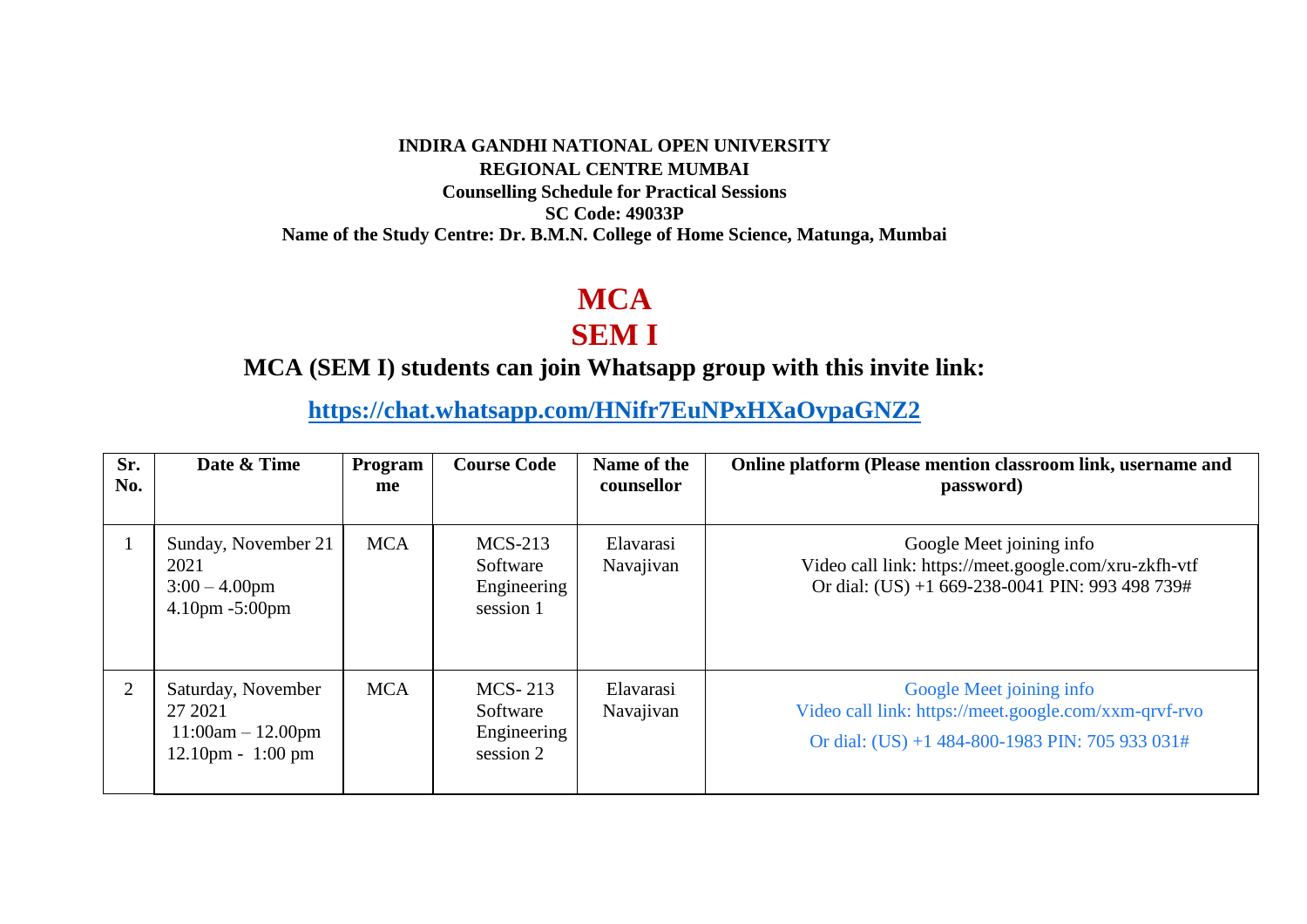| 3 | Saturday, November<br>27 2021<br>03:00 pm to $4:10$ pm<br>04:10 pm to 5:00 pm                                | <b>MCA</b> | <b>MCS 215</b><br>Security and<br><b>Cyber Laws</b><br>(Session 01)       | Nitin Mishra           | meet.google.com/yzo-hqwi-yfs                                                                                                         |
|---|--------------------------------------------------------------------------------------------------------------|------------|---------------------------------------------------------------------------|------------------------|--------------------------------------------------------------------------------------------------------------------------------------|
| 4 | Saturday, December 4<br>10:00 am to 11:10 am<br>11:10 am to 12:00 pm                                         | <b>MCA</b> | <b>MCS 215</b><br>Security and<br><b>Cyber Laws</b><br>(Session 02)       | Nitin Mishra           | meet.google.com/yzo-hqwi-yfs                                                                                                         |
| 5 | Saturday, December 4<br>3 pm to 4 pm<br>4.10 pm to 5 pm                                                      | <b>MCA</b> | $MCS-211$<br>Design and<br>Analysis of A                                  | Sudha<br>Lawrence      | meet.google.com/prr-gsxo-rbn                                                                                                         |
| 6 | Sunday, December 5 ·<br>$11:00 - 12$ noon<br>12.10 pm to 1:00 pm                                             | <b>MCA</b> | Mcs213<br>Software<br>Engineering<br>session 3                            | Elavarasi<br>Navajivan | Google Meet joining info<br>Video call link: https://meet.google.com/jvx-tnpu-ynr<br>Or dial: (US) +1 929-238-0723 PIN: 471 491 774# |
|   | Sunday, December 5<br>2021<br>7.00 p.m. to 8.00 p.m.<br>8.10 p.m. to 9.00 p.m.<br>9.10 p.m. to 10.00<br>p.m. | <b>MCA</b> | $MCSL-216$<br>DAA and Web<br>Design Lab<br>(Web Design<br>Lab Session 11) | Shahajahan<br>Khan     | meet.google.com/igm-fhis-quy                                                                                                         |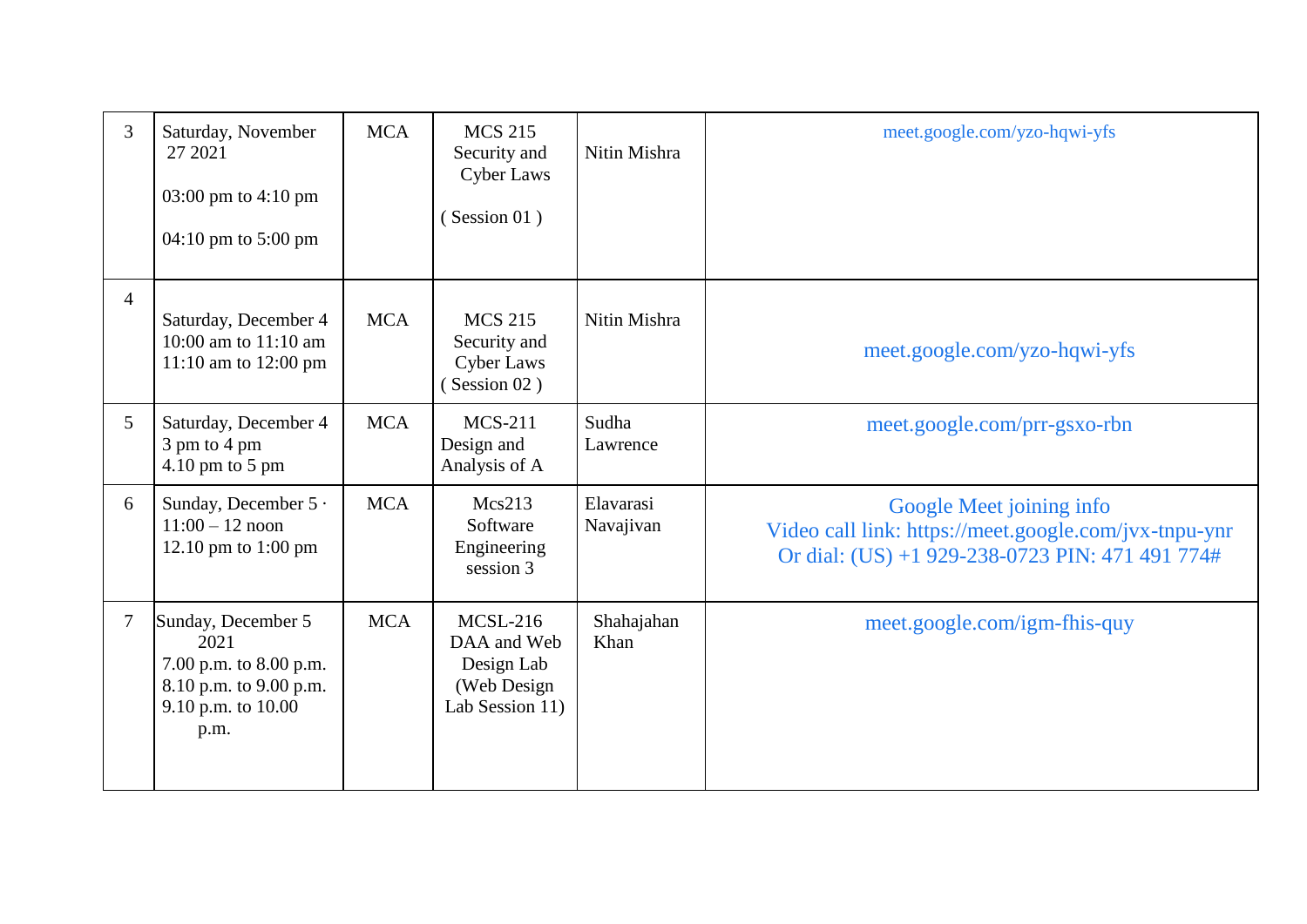| 8  | Saturday, December<br>11 2021<br>$11:00am - 12$ noon<br>12.10 pm to 1:00 pm                                  | <b>MCA</b> | Mcs 213<br>Software<br>engineering<br>session 4                           | Elavarasi<br>Navajivan   | Google Meet joining info<br>Video call link: https://meet.google.com/tvq-dffi-ber<br>Or dial: (US) +1 402-588-0277 PIN: 188 749 355# |
|----|--------------------------------------------------------------------------------------------------------------|------------|---------------------------------------------------------------------------|--------------------------|--------------------------------------------------------------------------------------------------------------------------------------|
| 9  | Saturday, December 11<br>$3:00 \text{ pm} - 4:00 \text{ pm}$<br>$4:10 \text{ pm} - 5:00 \text{ pm}$          | <b>MCA</b> | <b>MCS-212</b><br>Discrete<br><b>Mathematics</b>                          | Ms. Kavita<br>Karapurkar | https://meet.google.com/hni-zgcz-zyk                                                                                                 |
| 10 | Saturday, December 11<br>5:30 pm to 6:30 pm<br>6:40 pm to 7:30 pm                                            | <b>MCA</b> | <b>MCS 215</b><br>Security and<br><b>Cyber Laws</b><br>(Session 02)       | Nitin Mishra             | meet.google.com/yzo-hqwi-yfs                                                                                                         |
| 11 | Sunday, December 12,<br>2021<br>9am to 10 am<br>10.10am to 11 am                                             | <b>MCA</b> | $MCS-214$<br>Professiona<br>1 Ethics                                      | Usha Kumar               | https://meet.google.com/ywn-hspf-idj                                                                                                 |
| 12 | Sunday, December 12<br>2021<br>$3:00 \text{ pm} - 4:00 \text{ pm}$<br>$4:10 \text{ pm} - 5:00 \text{ pm}$    | <b>MCA</b> | <b>MCS-212</b><br><b>Discrete</b><br><b>Mathematics</b>                   | Ms. Kavita<br>Karapurkar | meet.google.com/wef-twsx-cvk                                                                                                         |
| 13 | Sunday, December 12<br>2021<br>7.00 p.m. to 8.00 p.m.<br>$8.10$ p.m. to 9.00 p.m.<br>9.10 p.m. to 10.00 p.m. | <b>MCA</b> | $MCSL-216$<br>DAA and Web<br>Design Lab (Web<br>Design Lab<br>Session 12) | Shahajahan<br>Khan       | meet.google.com/igm-fhis-quy                                                                                                         |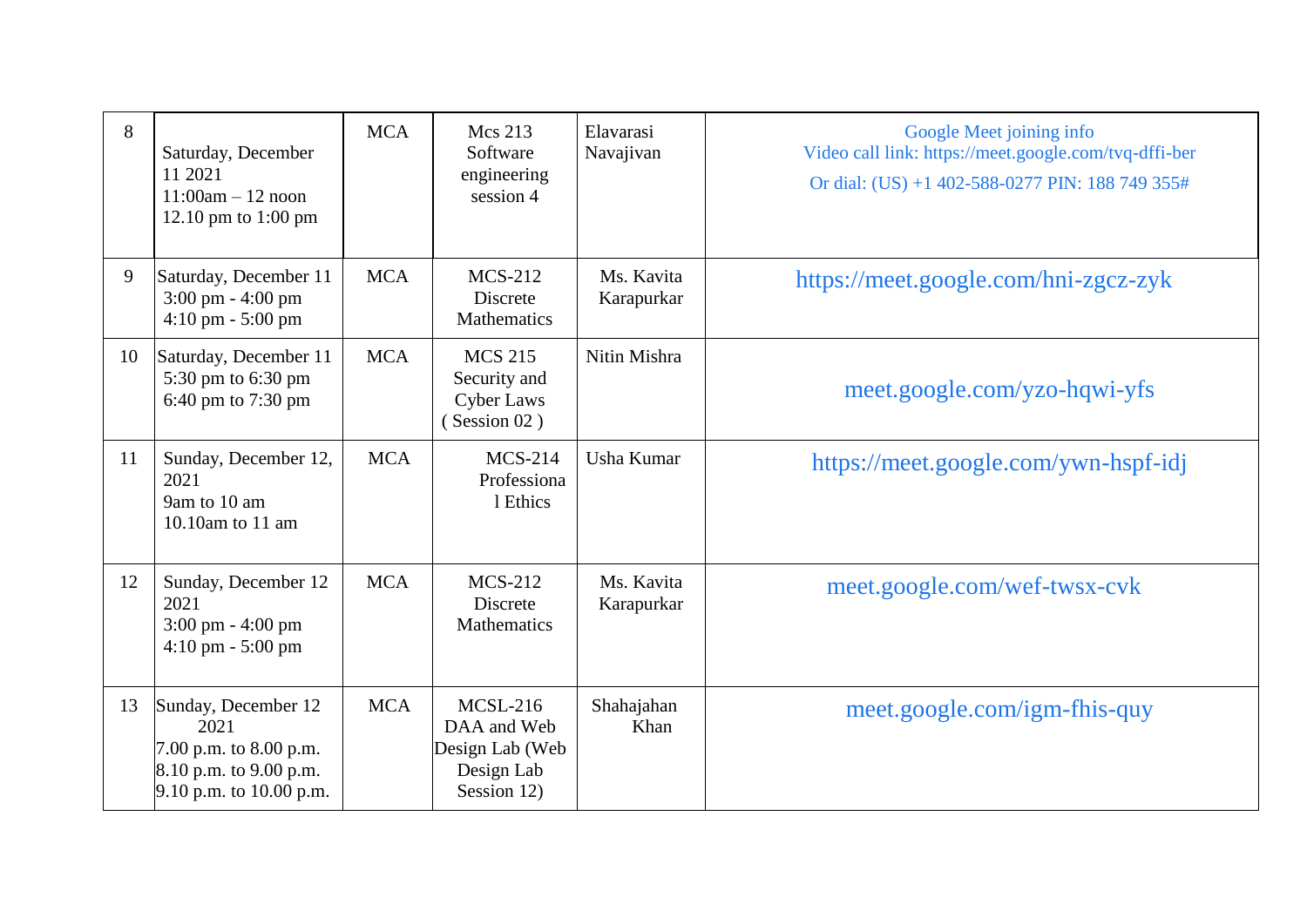| 14 | Saturday, December<br>18, 2021<br>9am to 10 am<br>10.10am to 11 am                                            | <b>MCA</b> | $MCS-214$<br>Professional<br>Ethics                                            | Usha Kumar          | https://meet.google.com/pcf-txsz-cse |
|----|---------------------------------------------------------------------------------------------------------------|------------|--------------------------------------------------------------------------------|---------------------|--------------------------------------|
| 15 | Saturday, December<br>18 2021<br>11.30 am to 12.30 pm<br>12.40 pm to 1.30 pm                                  | <b>MCA</b> | <b>MCS-211</b><br>Design and<br>Analysis of<br>Algorithm                       | Sudha<br>Lawrence   | meet.google.com/prr-gsxo-rbn         |
| 16 | Saturday, December<br>18 2021<br>3pm to 4 pm<br>4.10 pm to 5 pm<br>5.10 pm to 6 pm                            | <b>MCA</b> | <b>MCSL-216</b><br>DAA lab                                                     | Sudha<br>Lawrence   | meet.google.com/prr-gsxo-rbn         |
| 17 | Sunday, December 19,<br>2021<br>9am to 10 am<br>10.10am to 11 am                                              | <b>MCA</b> | $MCS-214$<br>Professional<br>Ethics                                            | Usha Kumar          | https://meet.google.com/ccy-hmue-mpd |
| 18 | Sunday, December 19<br>2021<br>7.00 p.m. to 8.00 p.m.<br>8.10 p.m. to 9.00 p.m.<br>9.10 p.m. to 10.00<br>p.m. | <b>MCA</b> | <b>MCSL-216</b><br>DAA and Web<br>Design Lab<br>(Web Design<br>Lab Session 13) | Shahahjahan<br>Khan | meet.google.com/igm-fhis-quy         |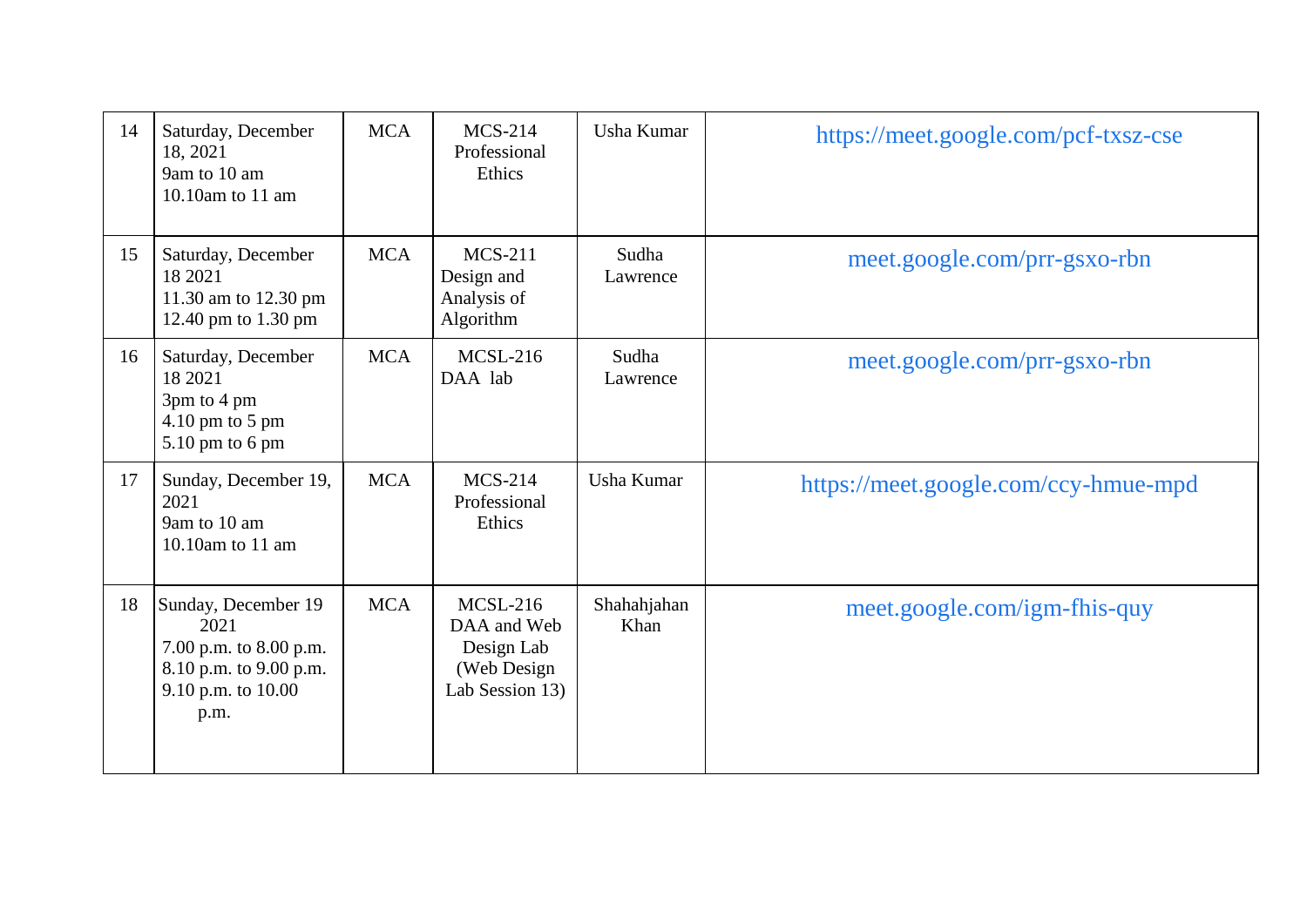| 19 | Saturday, December<br>25<br>11:00am-12.00pm<br>12.10pm -1.00pm<br>$1.10$ pm - $2:00$ pm                     | <b>MCA</b> | <b>MCSL 217</b><br>SE Lab session                                         | Elavarasi<br>Navajivan | Google Meet joining info<br>Video call link: https://meet.google.com/gnr-jszs-yrb<br>Or dial: (US) +1 929-269-1762 PIN: 692 156 449# |
|----|-------------------------------------------------------------------------------------------------------------|------------|---------------------------------------------------------------------------|------------------------|--------------------------------------------------------------------------------------------------------------------------------------|
| 20 | Sunday, December 26<br>$11:00am - 12.00pm$<br>12.10pm - 1.00pm<br>$1.10pm - 2:00pm$                         | <b>MCA</b> | <b>MCSL 217</b><br><b>SELAB</b><br>session2                               | Elavarasi<br>Navajivan | Google Meet joining info<br>Video call link: https://meet.google.com/ntx-nzwb-ezv<br>Or dial: (US) +1 318-467-6487 PIN: 323 358 585# |
| 21 | Saturday, January 8,<br>$2022 -$<br>$11:00am - 12.00pm$<br>$12.10$ pm - $1.00$ pm<br>$1.10$ pm - $2:00$ pm  | <b>MCA</b> | <b>MCSL 217</b><br><b>SE LAB</b> session<br>3                             | Elavarasi<br>Navajivan | Google Meet joining info<br>Video call link: https://meet.google.com/quc-afsi-dht<br>Or dial: (US) +1 513-480-3716 PIN: 809 731 817# |
| 22 | Sunday, January 9<br>2021<br>7.00 p.m. to 8.00 p.m.<br>8.10 p.m. to 9.00 p.m.<br>9.10 p.m. to 10.00<br>p.m. | <b>MCA</b> | $MCSL-216$<br>DAA and Web<br>Design Lab (Web<br>Design Lab<br>Session 14) | Shahajahan<br>Khan     | meet.google.com/igm-fhis-quy                                                                                                         |

 $\overline{\bullet \bullet \bullet}$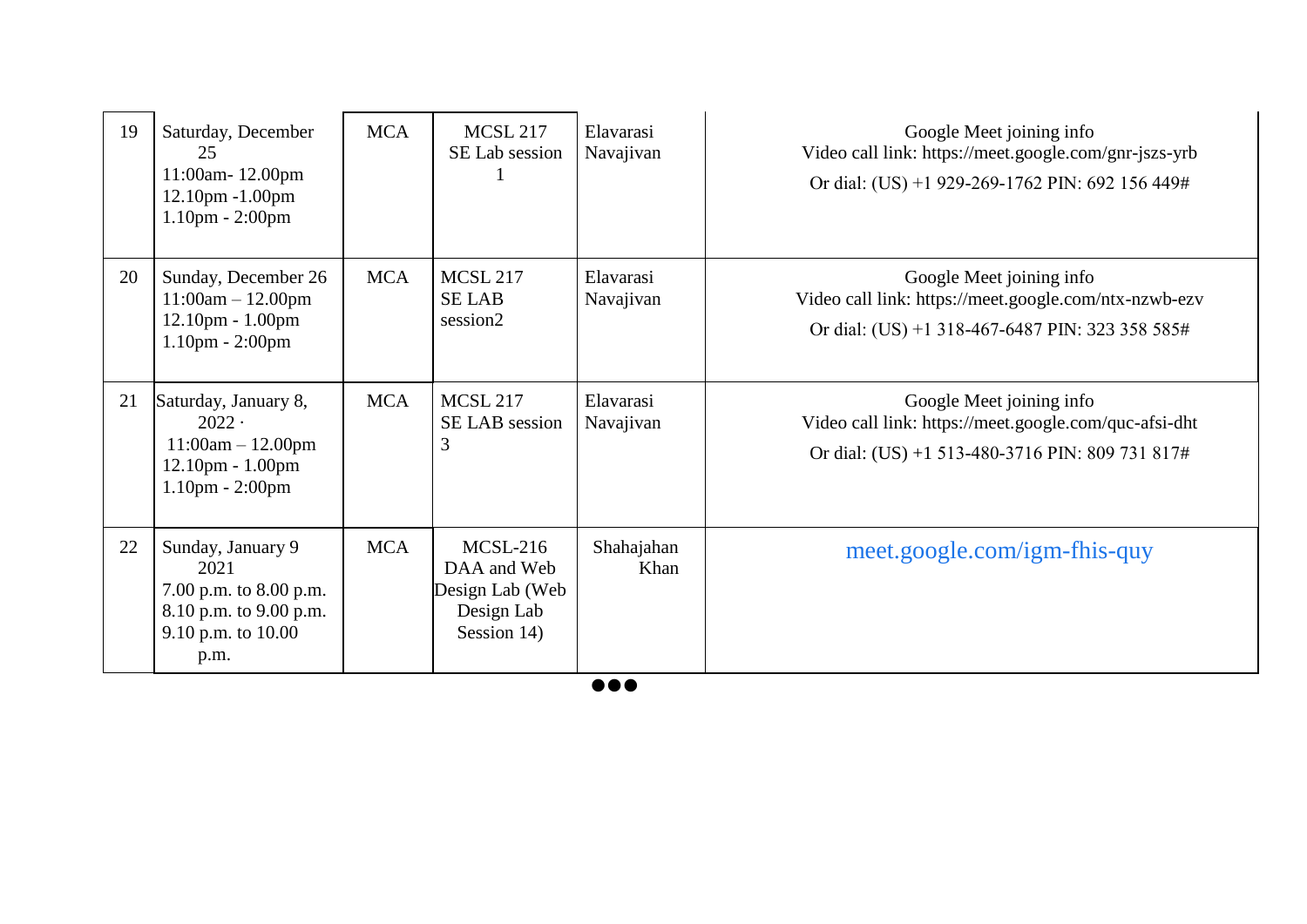## **MCA SEM II**

| Sr.<br>No.     | Date & Time                                                                             | Programme  | <b>Course Code</b>                                                                          | Name of the<br>counsellor | Online platform (Please mention classroom link, username and<br>password)                                                            |
|----------------|-----------------------------------------------------------------------------------------|------------|---------------------------------------------------------------------------------------------|---------------------------|--------------------------------------------------------------------------------------------------------------------------------------|
|                | Saturday,<br>November 27<br>2021<br>10.00-11.00am<br>11.10-12.00pm                      | <b>MCA</b> | MCS-218 Data<br>Communication<br>and Computer<br><b>Network</b><br>Session 1                | Nitin Mishra              | meet.google.com/yzo-hqwi-yfs                                                                                                         |
| $\overline{2}$ | Saturday,<br>4 December<br>2021<br>3.00 pm-4.00pm<br>4.10pm-5.00pm                      | <b>MCA</b> | MCS-218 Data<br>Communication<br>and Computer<br><b>Network</b><br>Session <sub>2</sub>     | Nitin Mishra              | meet.google.com/yzo-hqwi-yfs                                                                                                         |
| 3              | Saturday,<br>December 4<br>2021<br>$6.00 \text{pm} - 7.00$<br>pm<br>$7.10$ pm to $8$ pm | <b>MCA</b> | MCS-219 Object<br><b>Oriented Analysis</b><br>and Design -<br>session 1                     | Manjot Kaur               | https://meet.google.com/pks-izuh-rvn                                                                                                 |
| $\overline{4}$ | Sunday,<br>December $5 \cdot$<br>$4:00 - 6:00$ pm                                       | <b>MCA</b> | <b>MCS 221</b><br><b>DATAWAREHO</b><br><b>USING &amp; DATA</b><br><b>MINING</b><br>SESSION1 | Elavarasi<br>Navajivan    | Google Meet joining info<br>Video call link: https://meet.google.com/yvj-skmd-vpj<br>Or dial: (US) +1 240-903-4234 PIN: 367 537 872# |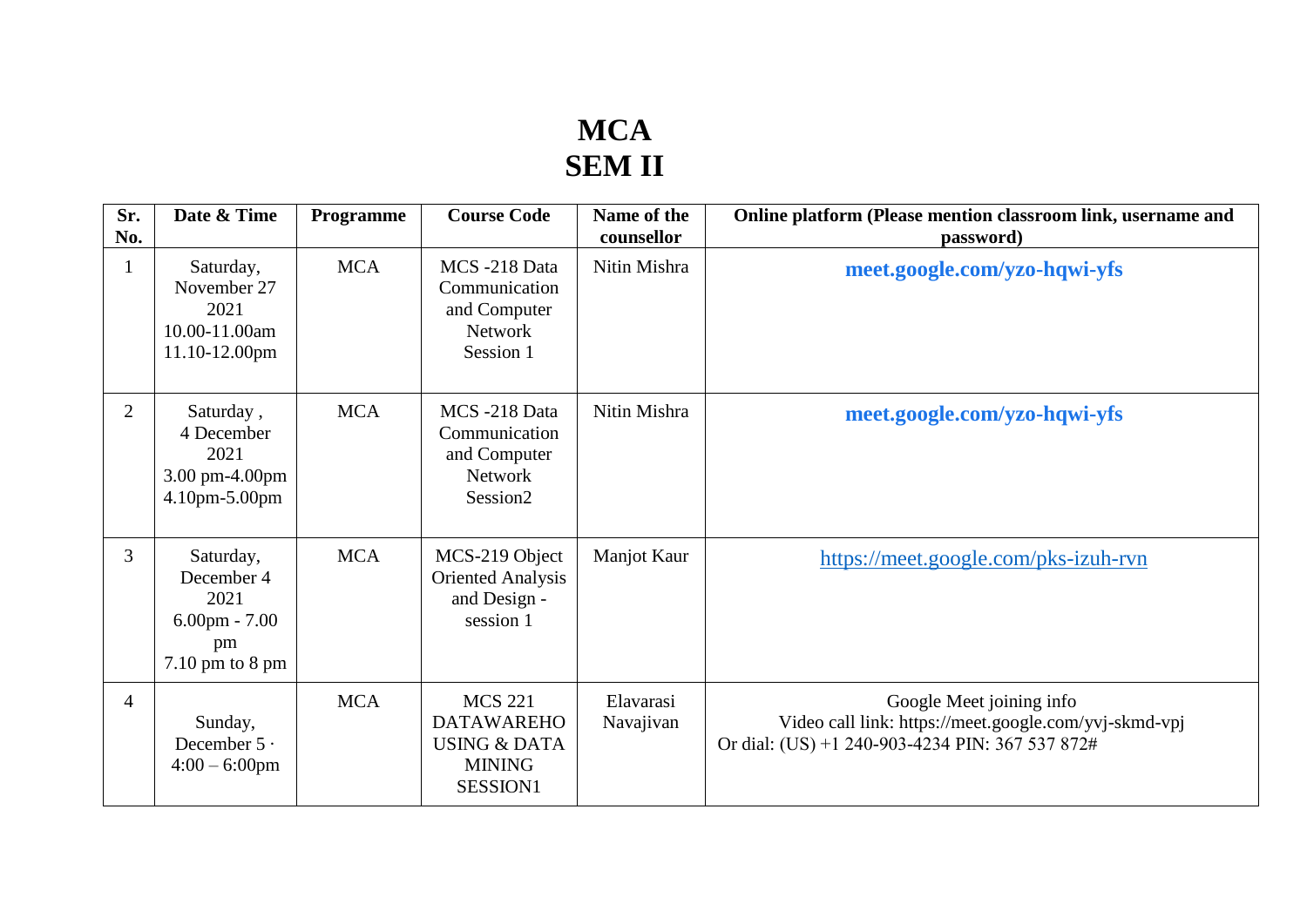| 5              | Saturday,<br>December 11<br>2021<br>$9.00 \text{ am} - 10.00$<br>am<br>$10.10$ am $-$<br>11.00 | <b>MCA</b> | MCS-218 Data<br>Communication<br>and Computer<br>Network<br>Session 3                                   | Nitin Mishra           | meet.google.com/yzo-hqwi-yfs                                                                                                         |
|----------------|------------------------------------------------------------------------------------------------|------------|---------------------------------------------------------------------------------------------------------|------------------------|--------------------------------------------------------------------------------------------------------------------------------------|
| 6              | Saturday,<br>December 11<br>2021<br>$6.00$ pm - $7.00$<br>pm<br>$7.10$ pm to $8$ pm            | <b>MCA</b> | MCS-219 Object<br><b>Oriented Analysis</b><br>and Design -<br>session 1                                 | Manjot Kaur            | https://meet.google.com/pks-izuh-rvn                                                                                                 |
| $\overline{7}$ | Sunday,<br>December 12 ·<br>$11:00am -$<br>1:00 <sub>pm</sub>                                  | <b>MCA</b> | <b>MCS 221</b><br><b>DATAWAREHO</b><br><b>USING &amp; DATA</b><br><b>MINING</b><br>SESSION <sub>2</sub> | Elavarasi<br>Navajivan | Google Meet joining info<br>Video call link: https://meet.google.com/rcm-psyc-jvu<br>Or dial: (US) +1 401-285-8923 PIN: 172 368 288# |
| 8              | Saturday,<br>December 18 ·<br>$11:00am -$<br>$1:00$ pm                                         | <b>MCA</b> | <b>MCS 221</b><br><b>DATAWAREHO</b><br><b>USING &amp; DATA</b><br><b>MINING</b><br>SESSION3             | Elavarasi<br>Navajivan | Google Meet joining info<br>Video call link: https://meet.google.com/whz-raad-jbk<br>Or dial: (US) +1 916-836-2784 PIN: 491 268 033# |